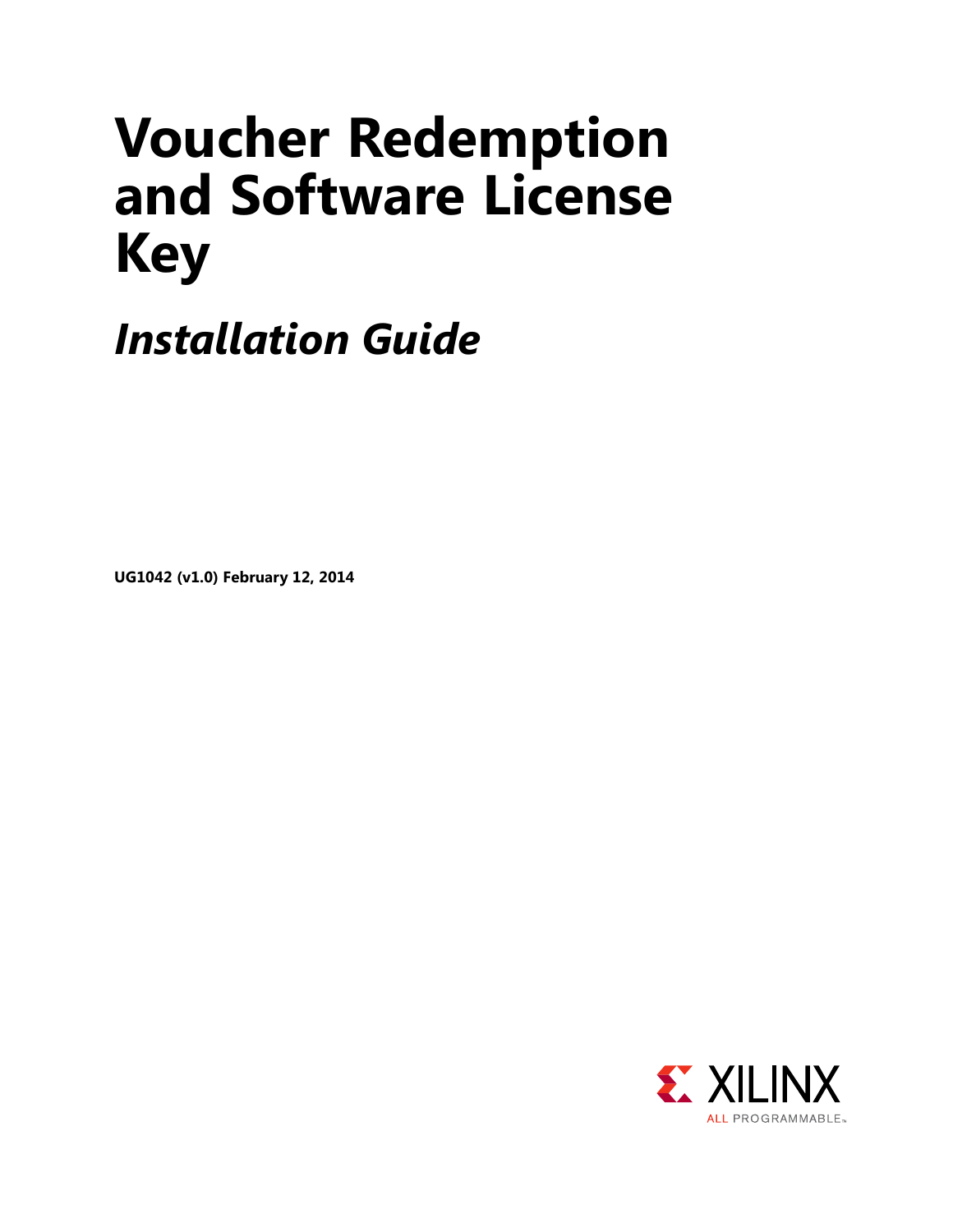

## **Revision History**

The following table shows the revision history for this document.

| Date       | Version | <b>Revision</b>         |
|------------|---------|-------------------------|
| 02/12/2014 | 1.0     | Initial Xilinx release. |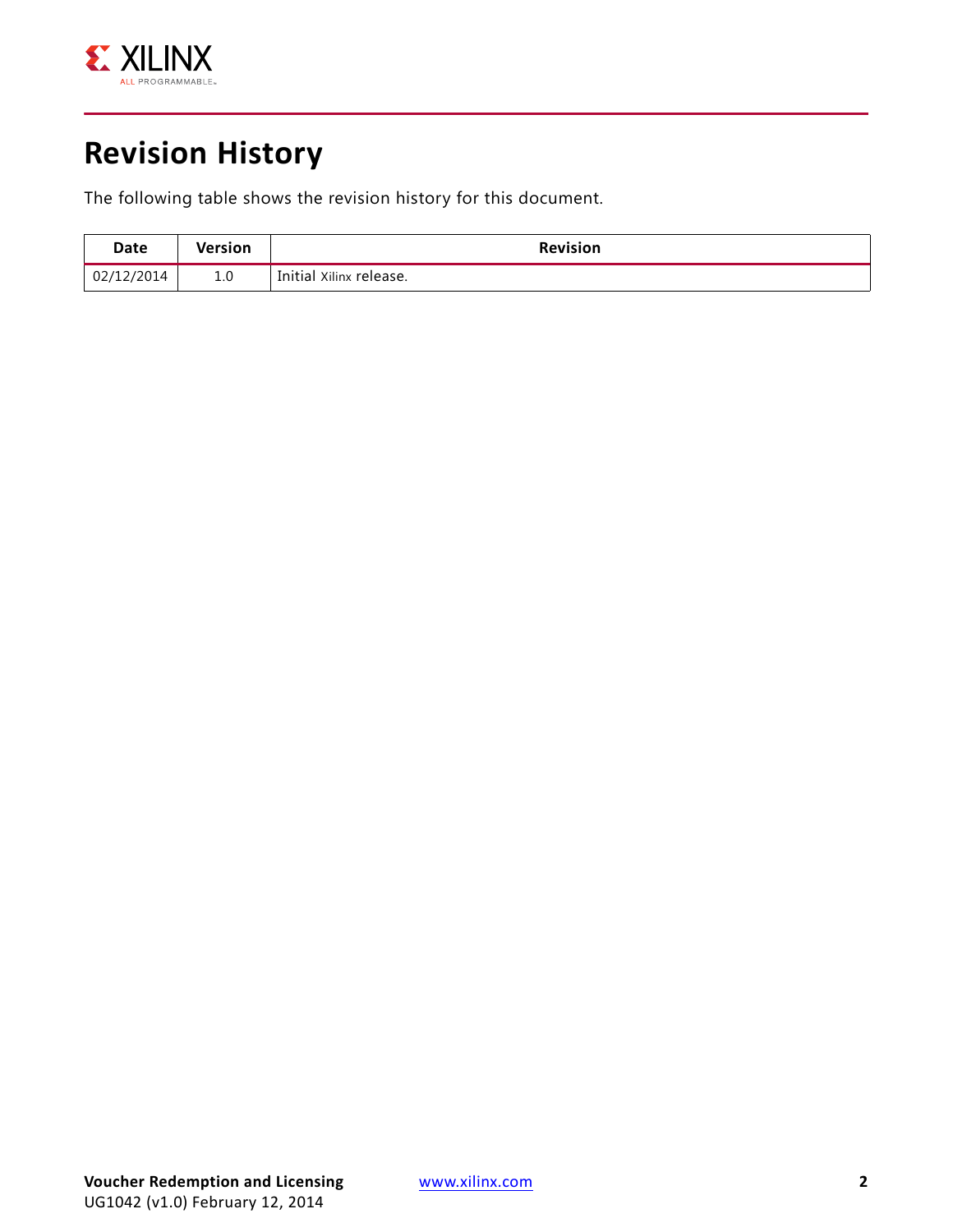

## Table of Contents

#### **[Appendix A: Additional Resources and Legal Notices](#page-12-0)**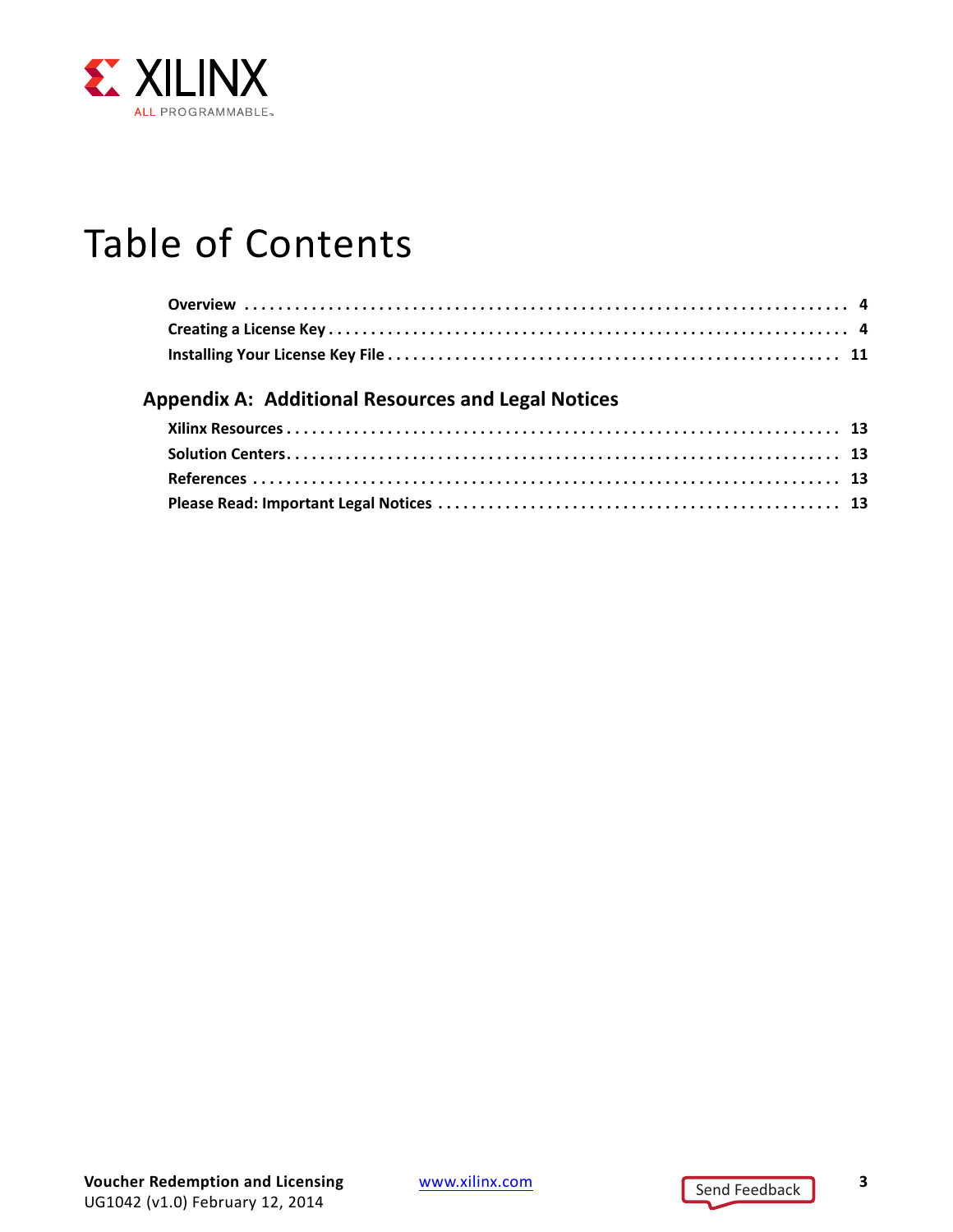

## Voucher Redemption and Software License Key Installation

### <span id="page-3-0"></span>**Overview**

This guide shows how to redeem your product voucher and install your license key file.

### <span id="page-3-1"></span>**Creating a License Key**

1. Go to the [Xilinx Licensing Site](https://secure.xilinx.com/webreg/login.do?oamProtectedResource=wh%3Dwww.xilinx.com%20wu%3D%2Fwebreg%2Fregister.do%3Fgroup%3Desd_oms%26tab%3DCreateLicense%20wo%3D1%20rh%3Dhttps%3A%2F%2Fsecure.xilinx.com%20ru%3D%252Fwebreg%252Fregister.do%20rq%3Dgroup%253Desd_oms%2526tab%253DCreateLicense) web page.

*Note:* You must first sign in. If you already have a Xilinx user account, enter your user ID and password, and then confirm that your contact information is current. If you do not have an account, click the **Create Account** button (see [Figure 1](#page-3-2)).

<span id="page-3-2"></span>

| <b>EXILINX</b><br><b>ALL PROGRAMMABLETM</b> |                                                                           |                 |  |                     |                                                                                                                                          | Ω<br>enter keywords<br><b>Advanced Search</b>                                                                           |                                                                                 |
|---------------------------------------------|---------------------------------------------------------------------------|-----------------|--|---------------------|------------------------------------------------------------------------------------------------------------------------------------------|-------------------------------------------------------------------------------------------------------------------------|---------------------------------------------------------------------------------|
|                                             |                                                                           | <b>Products</b> |  | <b>Applications</b> | Support                                                                                                                                  | <b>Buy</b>                                                                                                              | <b>About Xilinx</b>                                                             |
|                                             | Sign in to the Xilinx Licensing Site                                      |                 |  |                     |                                                                                                                                          |                                                                                                                         |                                                                                 |
| <b>User ID</b><br>Password                  | Forgot your password?<br>Sign In                                          |                 |  |                     | Why register?<br>Get easy access to all your design<br>٠<br>٠<br>٠<br>Get technical help<br>٠<br>٠<br>• Register for training and events | Join Xilinx support forums<br>Download software and tools<br>Order products and tools<br>Gain access to special content | needs when you register on Xilinx.com:<br>· Sign up for product alerts and news |
|                                             | Note: Xilinx employees should Sign In using their Xilinx ID and password. |                 |  |                     | <b>Create Account</b>                                                                                                                    |                                                                                                                         |                                                                                 |

*Figure 1:* **Xilinx Licensing Site**

UG1042\_01\_010914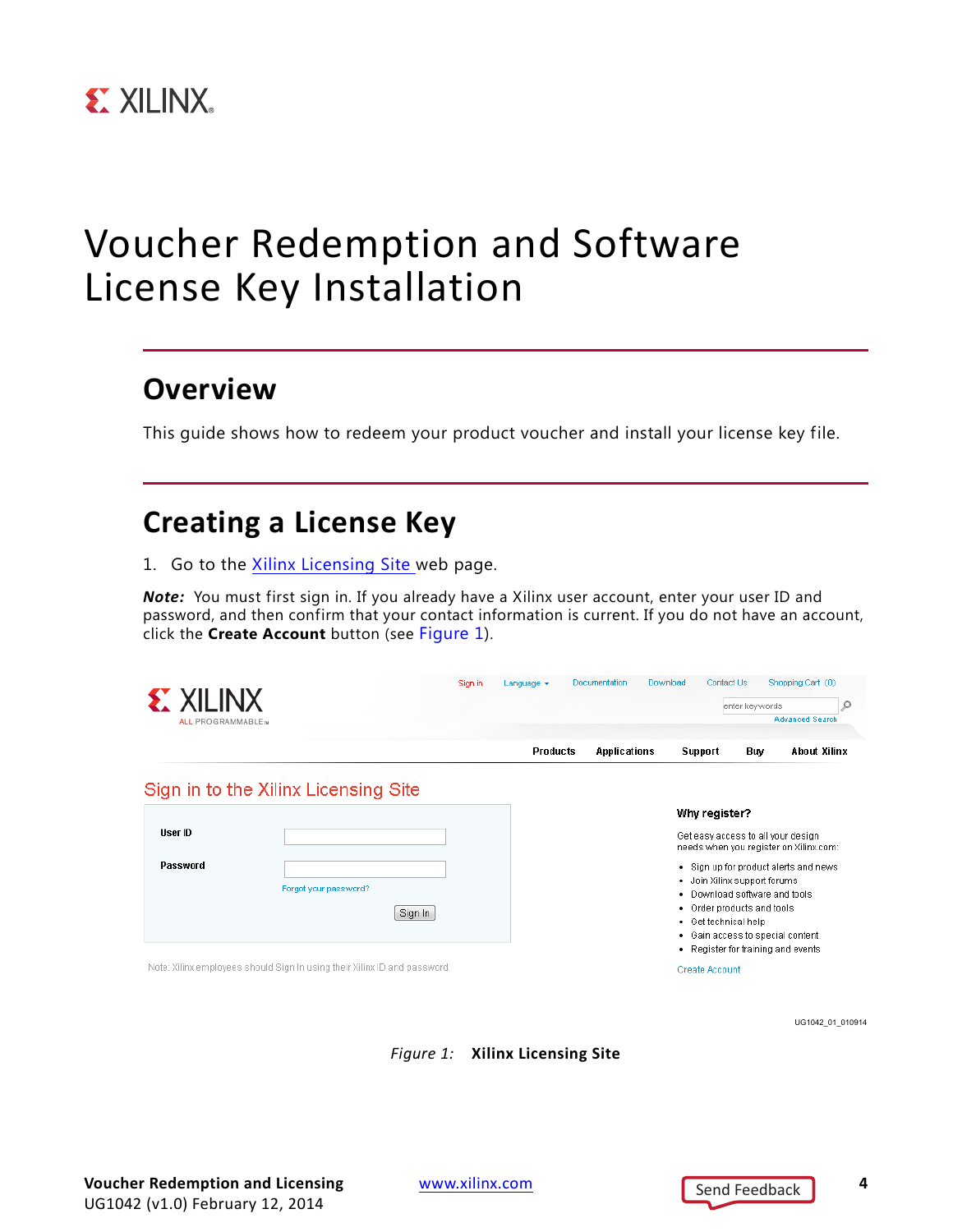2. Enter your product voucher code (located on the back of the applicable quick start guide or on the voucher certificate), and click **Redeem Now** (see [Figure 2](#page-4-0)).

*Note:* The license for the Zynq®-7000 AP SoC ZC702 Evaluation Kit is used as an example in the figures shown in this guide.

<span id="page-4-0"></span>

| <b>EXILINX</b>                                                                                                                                                                                                      |                        |                                                                                                                                       |           |                | enter keywords         | Ω             |
|---------------------------------------------------------------------------------------------------------------------------------------------------------------------------------------------------------------------|------------------------|---------------------------------------------------------------------------------------------------------------------------------------|-----------|----------------|------------------------|---------------|
| <b>ALL PROGRAMMABLETM</b>                                                                                                                                                                                           |                        |                                                                                                                                       |           |                | <b>Advanced Search</b> |               |
|                                                                                                                                                                                                                     | <b>Products</b>        | <b>Applications</b>                                                                                                                   |           | <b>Support</b> | Buy                    | About Xilinx  |
| Home: Support: Product Licensing                                                                                                                                                                                    |                        |                                                                                                                                       |           |                |                        |               |
| <b>Product Licensing</b>                                                                                                                                                                                            |                        |                                                                                                                                       |           |                |                        |               |
| <b>Account:</b>                                                                                                                                                                                                     | v                      |                                                                                                                                       |           |                |                        | <b>O</b> Help |
| <b>Create New Licenses</b><br>Manage Licenses<br>Legacy Licensing                                                                                                                                                   | Manage Users<br>Orders |                                                                                                                                       |           |                |                        |               |
| Have a Voucher to Redeem? ?<br>XXXX-XXXXXX-XXXX-XXXXXXXXX<br>Redeem Now<br>enter voucher code                                                                                                                       | <u>eg</u>              | <b>Evaluation and No Charge Cores ?</b><br>Search the Evaluation and No Charge cores catalog<br>and add specific cores to table below |           |                | Search Now             |               |
| <b>Create a New License File for Account:</b><br>Create a new license file by making your product selections from the table below. Floating and Node-Locked licenses cannot be combined in the same license file. ? |                        |                                                                                                                                       |           |                |                        |               |
|                                                                                                                                                                                                                     |                        |                                                                                                                                       | Available | Status         | Subscription           |               |
| Product                                                                                                                                                                                                             | Type                   | License                                                                                                                               | Seats     |                | End Date               |               |
| <b>Certifcate Based Licenses</b><br>Zyng-7000 AP SoC ZC702 Evaluation Kit, Device Locked, Node Locked<br>$\overline{\mathbf{v}}$                                                                                    | Certificate - Full     | Node                                                                                                                                  | 1/1       | Current        |                        |               |
|                                                                                                                                                                                                                     | m.                     |                                                                                                                                       |           |                |                        | Ξ             |

UG1042\_02\_010914

#### *Figure 2:* **Xilinx Product Licensing Page**

- 3. Click **YES** to confirm that you want to redeem the voucher.
- 4. Your product license appears under the **Certified Based Licenses** section as shown in [Figure 3.](#page-5-0) Verify that it is there and checked. Click **Generate Node-Locked License**. The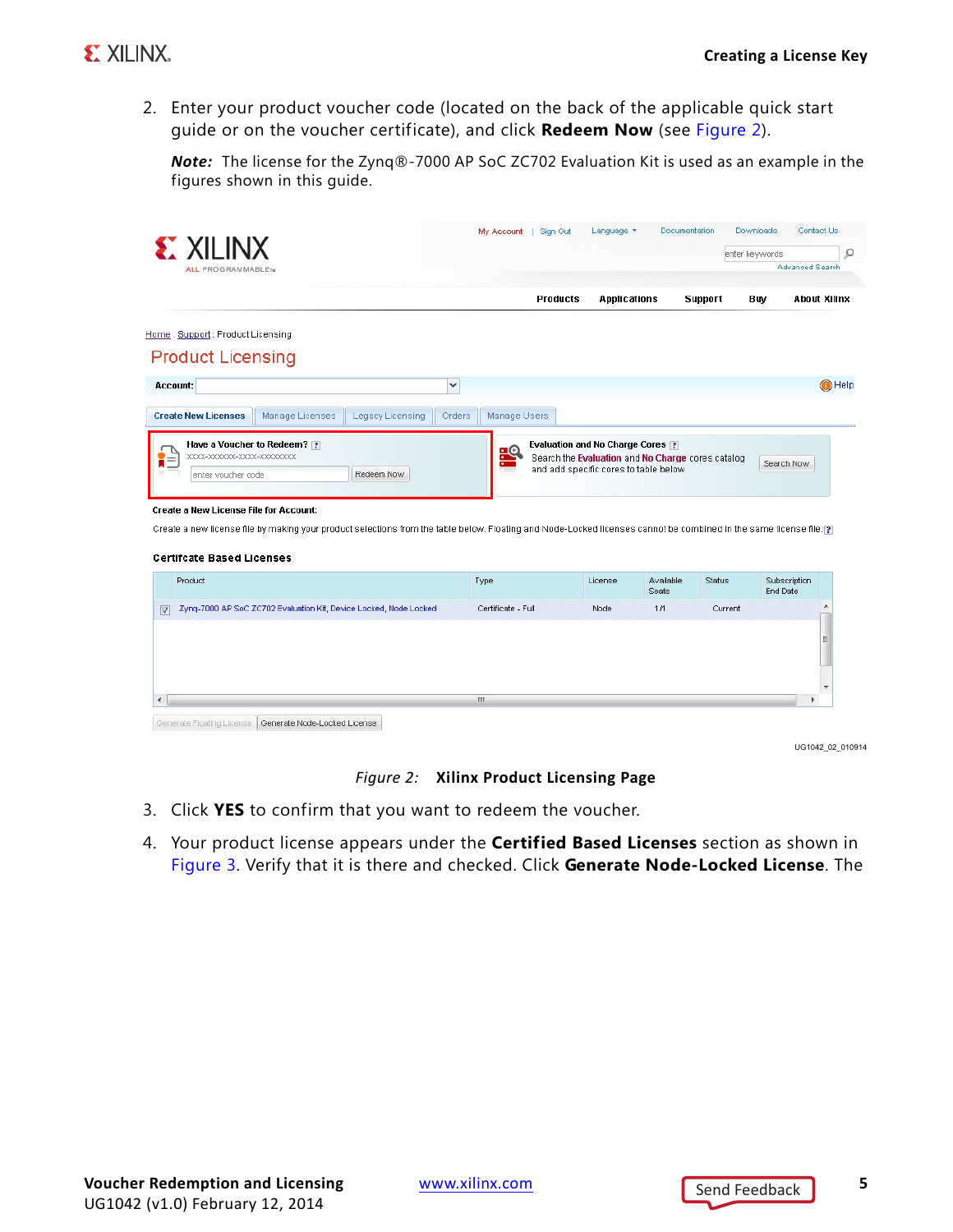

license generation form shown in [Figure 4](#page-6-0) appears.

<span id="page-5-0"></span>

| <b>Certifcate Based Licenses</b> |  |
|----------------------------------|--|
|                                  |  |

|                         | Product                                                           | Type               | License | Available<br>Seats | Status  | Subscription<br>End Date |
|-------------------------|-------------------------------------------------------------------|--------------------|---------|--------------------|---------|--------------------------|
| $\overline{\mathsf{v}}$ | Zynq-7000 AP SoC ZC702 Evaluation Kit, Device Locked, Node Locked | Certificate - Full | Node    | 1/1                | Current |                          |
|                         |                                                                   |                    |         |                    |         | Ξ                        |
|                         |                                                                   |                    |         |                    |         |                          |
|                         |                                                                   |                    |         |                    |         |                          |

UG1042\_03\_010914

#### *Figure 3:* **License Verification**

*Note:* A node-locked license allows for the use of a single seat of a product entitlement on a specific machine.

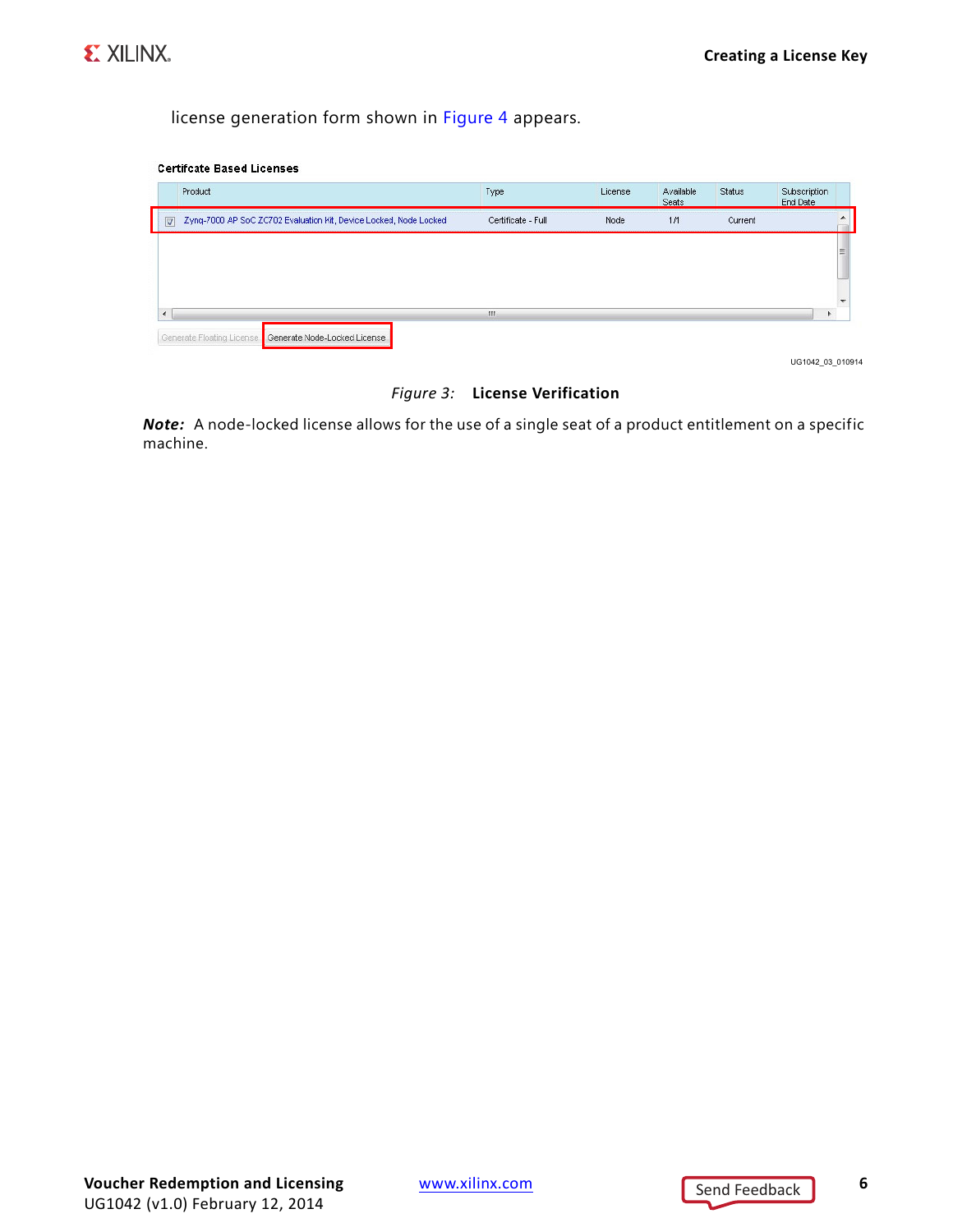#### <span id="page-6-0"></span>**Generate Node License**

Fields marked with an asterisk \* are required.

### $\boldsymbol{I}$  product selection

| Product<br>Selections * |                          | Product                              | <b>Type</b> | Available<br>Seats | Subscription<br>End Date | Requested<br><b>Seats</b> |
|-------------------------|--------------------------|--------------------------------------|-------------|--------------------|--------------------------|---------------------------|
|                         | $\overline{\mathcal{L}}$ | Zyng-7000 AP SoC ZC702 Evaluati Full |             | 1Л                 |                          | 4                         |
|                         |                          |                                      |             |                    |                          |                           |
|                         |                          |                                      |             |                    |                          |                           |
|                         |                          |                                      |             |                    |                          |                           |
|                         |                          |                                      |             |                    |                          |                           |
|                         | ∢                        |                                      | Ш           |                    |                          |                           |

#### $2$  system information

| License        | Node                  |
|----------------|-----------------------|
| Host ID $^*$ ? | Select a host $\star$ |

#### **3** COMMENTS

| Comments ?                            |  |
|---------------------------------------|--|
| Next<br><u>Reset</u><br><u>Cancel</u> |  |

UG1042\_04\_010914

#### *Figure 4:* **License Generation**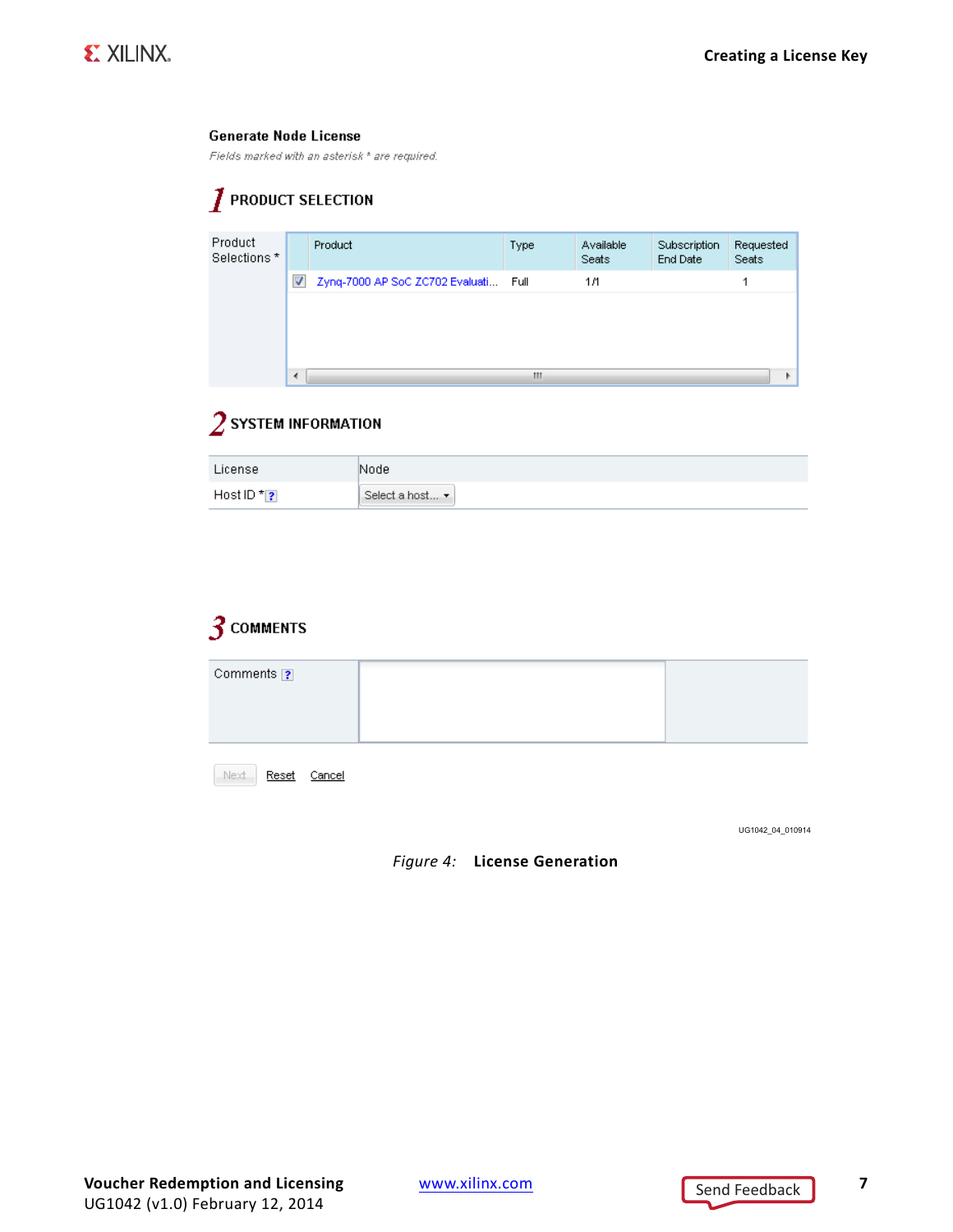5. Click **Select a Host** drop down menu under **System Information** and select **Add a Host…** (see [Figure 5](#page-7-1)). This brings up the Add a Host configuration window shown in [Figure 6.](#page-7-0)

<span id="page-7-1"></span>

| $2$ system information  |                          |                  |
|-------------------------|--------------------------|------------------|
| License                 | Node                     |                  |
| Host ID $*_{\boxed{?}}$ | Select a host v          |                  |
|                         | Add a host               |                  |
|                         | Edit/Delete a host       |                  |
|                         |                          | UG1042 05 010914 |
|                         | Figure 5: Host Selection |                  |

<span id="page-7-0"></span>

| Add a host                |                  |
|---------------------------|------------------|
| 1. Host Name $\sqrt{?}$ : |                  |
| 2. Operating System ?:    | Select OS type   |
| 3. Host ID Type ?:        | Select host type |
| 4. Host ID Value ?        |                  |
|                           |                  |
|                           | Cancel<br>Add    |
|                           | UG1042 06 010914 |

*Figure 6:* **Host Configuration Selection**

6. Enter system information:

*Note:* Windows is used in this demonstration.

a. **Host Name**: This is the name of your machine. You can find this by going to **Start**, in the search bar enter **cmd** and press **Enter** key. Enter **ipconfig /all** and press **Enter** key. Look for the host name.

*Note:* Keep the CMD window open for [step c](#page-7-2).

- b. **Operating System**: Select the operating system you are using. If unsure, you can find this by going to **Start**, in the search bar enter **system** and press **Enter** key, look for *system* under the control panel section.
- <span id="page-7-2"></span>c. **Host ID Type**: Select **Ethernet Mac**.

*Note:* The host ID value uniquely identifies the machine to which your design tools or IP is licensed. You can choose a host ID type to be a MAC address, a hard drive serial number, a dongle ID, or a Solaris host ID. In this demonstration the Host ID Type selected is the MAC address; you can change this later depending on your needs.

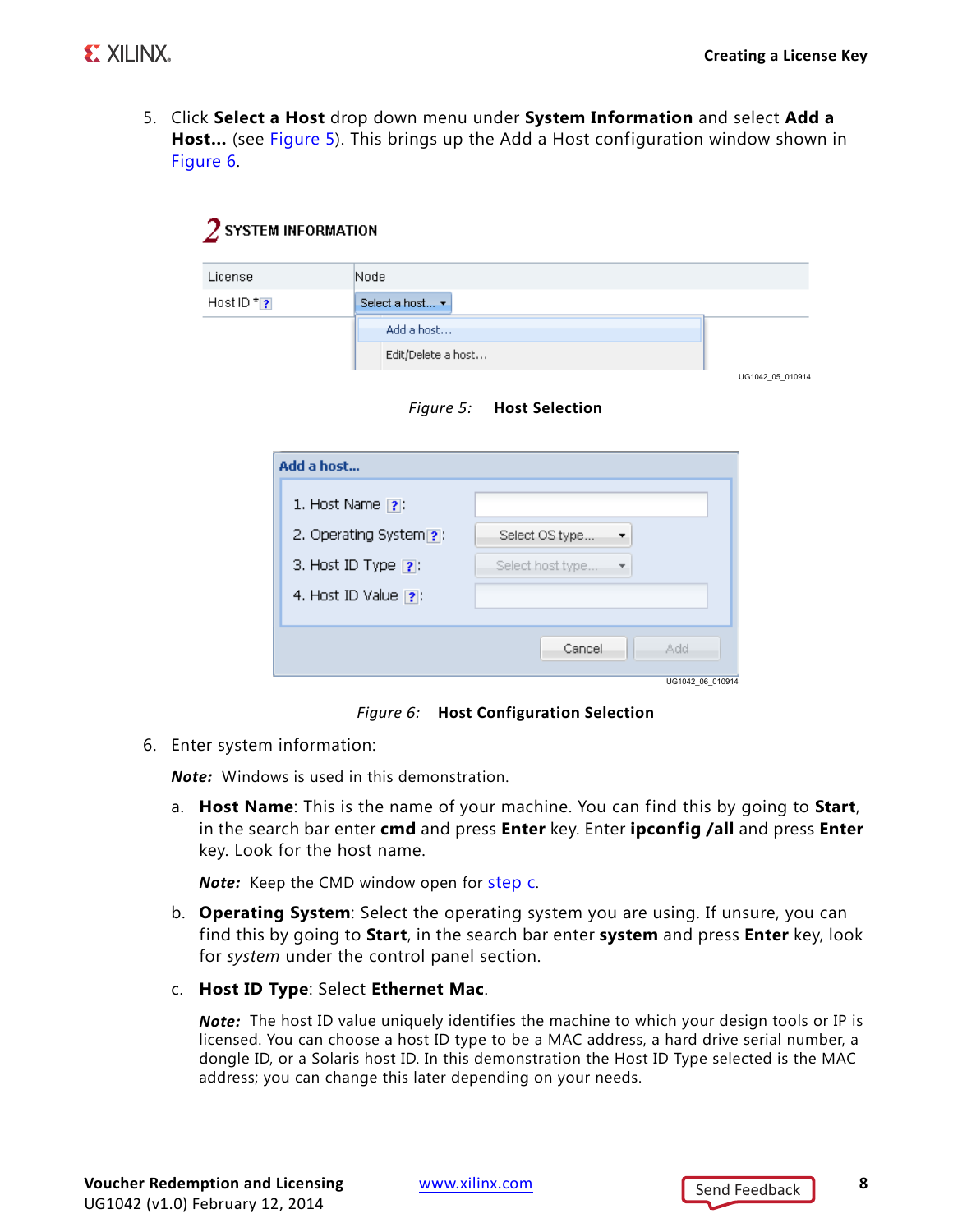- d. **Host ID Value**: Enter your MAC address. You can find this using the CMD window in the **Ethernet adapter Local Area Connection** under the **Physical Address** field.
- <span id="page-8-0"></span>7. Click **Next** under the **Comments** section (see [Figure 7](#page-8-0)). This brings up the **Review License Request** window shown in [Figure 8](#page-9-0).

| $3$ comments             |  |
|--------------------------|--|
| Comments ?               |  |
| Next.<br>Reset<br>Cancel |  |

UG1042 07 010914

*Figure 7:* **Comments Section**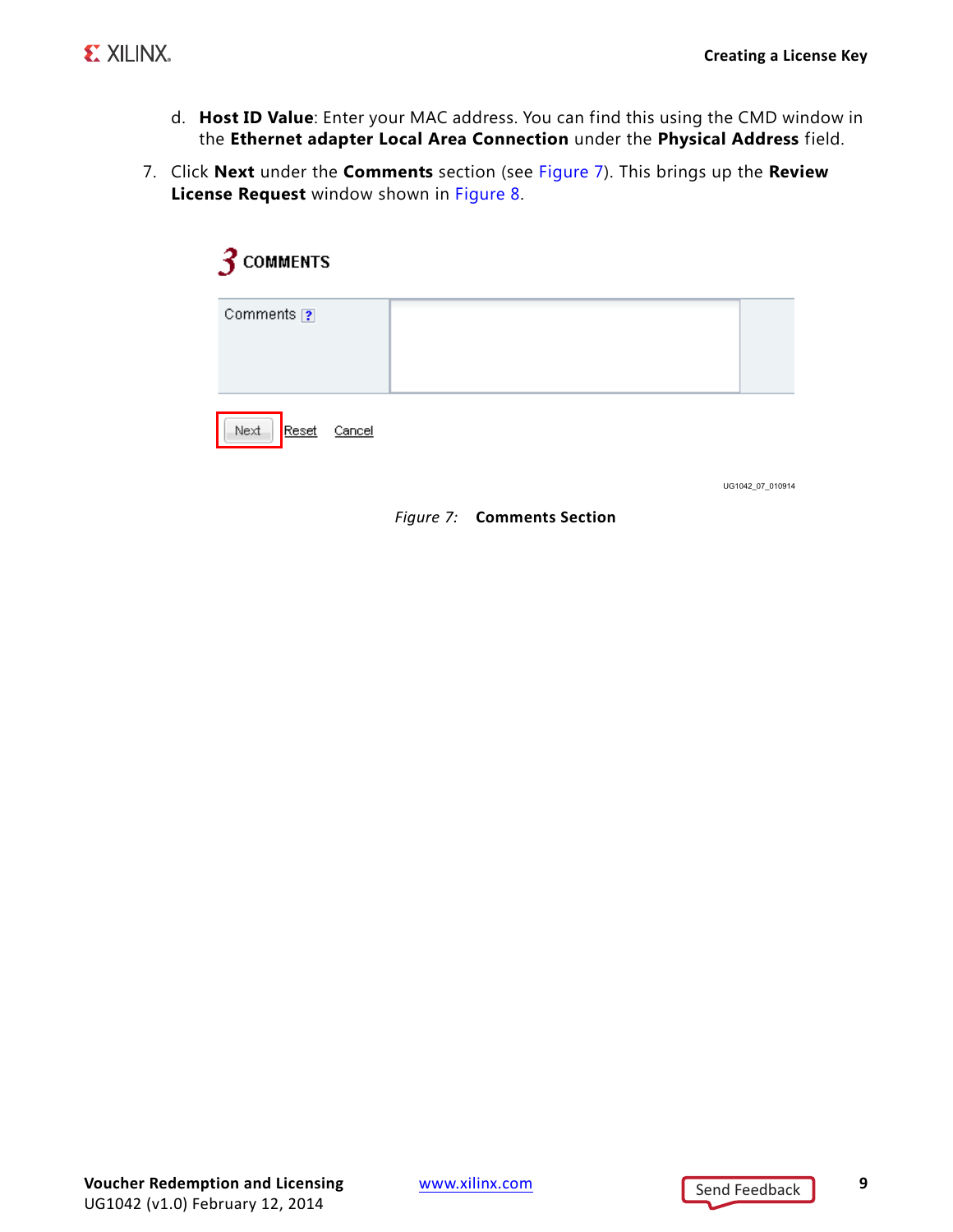<span id="page-9-0"></span>

|      | End Date                                          | <b>Seats</b> | <b>Seats</b> |
|------|---------------------------------------------------|--------------|--------------|
|      |                                                   | 1/1          | 1            |
|      |                                                   |              |              |
|      |                                                   |              |              |
|      |                                                   |              |              |
| Node |                                                   |              |              |
|      |                                                   |              |              |
|      |                                                   |              |              |
|      |                                                   |              |              |
|      |                                                   |              |              |
|      |                                                   |              |              |
|      |                                                   |              |              |
|      | Zyng-7000 AP SoC ZC702 Evaluation Kit, Device Loc |              |              |



- 8. Click **Next** (see [Figure 8](#page-9-0)).
- 9. You will also receive license generation confirmation by e-mail. This message contains the generated license key file as an attachment. If you do not receive your license by mail, you can download it directly from the Xilinx Licensing Site. See the Managing Licence Key files section in Chapter 5 of the Vivado Design Suite User Guide (UG973) [\[Ref 2\]](#page-12-5).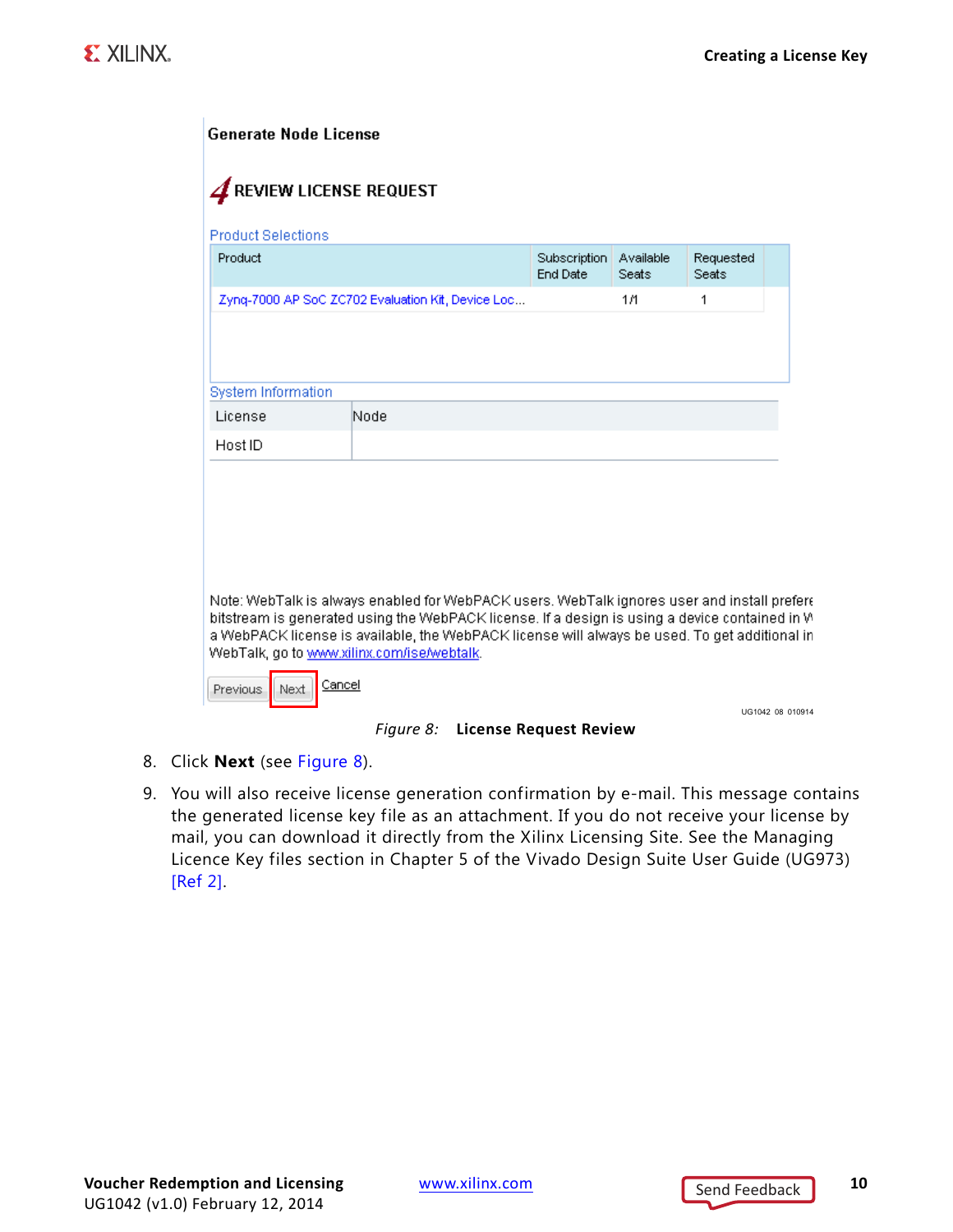## <span id="page-10-0"></span>**Installing Your License Key File**

- 1. Save the license file attached to the e-mail you received after you created your license key to your local drive.
- 2. Run the Xilinx License Configuration Manager:

```
For Windows: Select Start → All Programs → Xilinx Design Tools → 
Vivado 201x.x → Accessories → Manage Xilinx Licenses. (See Figure 9).
```


*Figure 9:* **Manage Xilinx License Selection**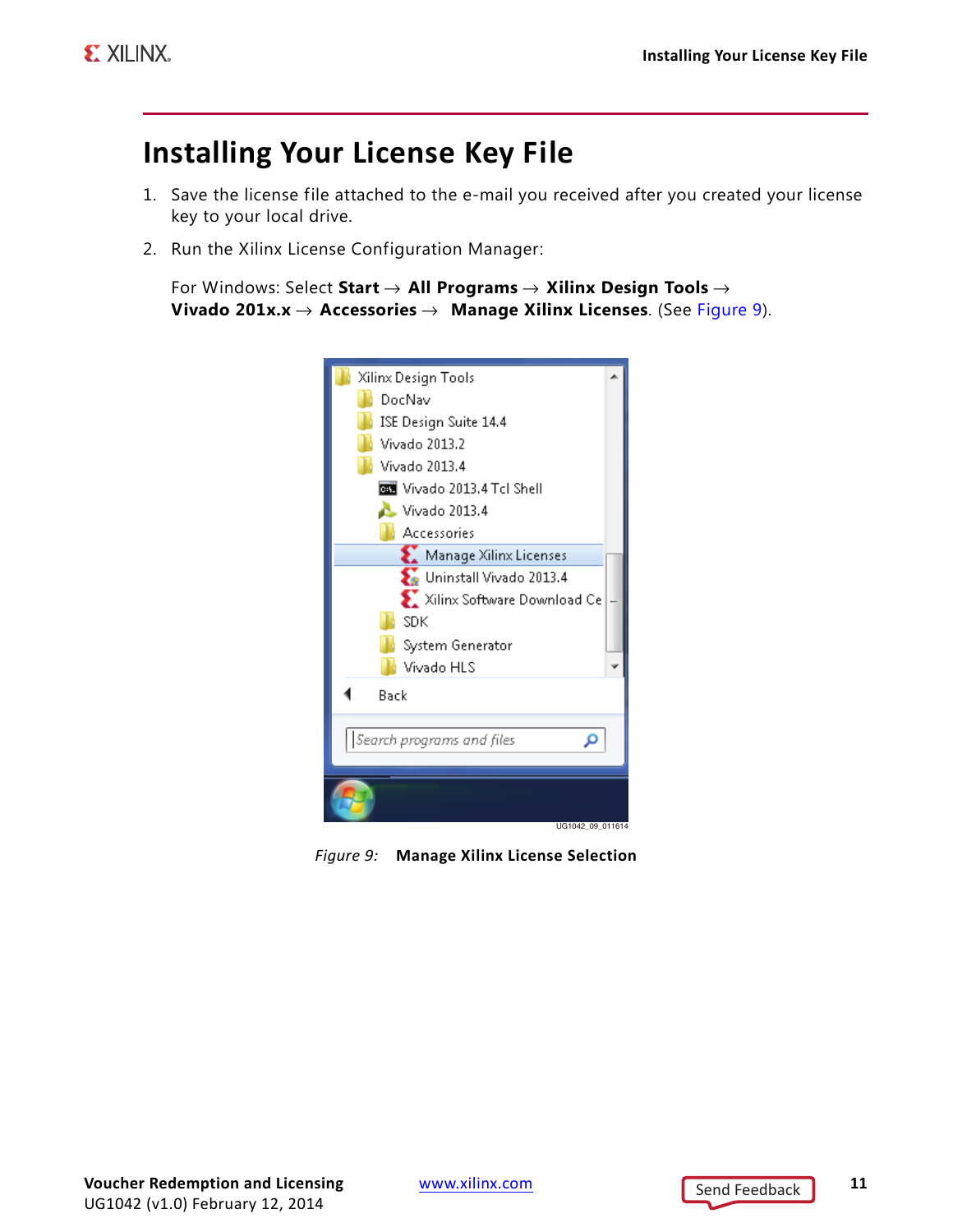3. Click **Load License** in the Manage Licenses tab (See [Figure 9\)](#page-10-1).

| Manage Licenses<br>Acquire a License<br>Borrow/Restore Licenses<br>Return Licenses<br>Internet Settings<br>Instructions: Click the "Load License" button to either load a response XML file into XLCM to activate your machine for Xilinx tools and IP, or copy a<br>certificate-based license (.lic file) into the local .Xilinx directory. Xilinx applications automatically detect valid, node-locked licenses (*.lic) residing in the local<br>.Xilinx directory.<br>Load License<br>To point to a floating server license, or to point to license files in locations other than .Xilinx, set one of the environment variables below. (Linux users will<br>need to make these settings outside of this application.) Examples: 1234@server;C:\licenses\Xilinx.lic (Windows) or 1234@server:/usr/local/flexlm (Linux)<br>XILINXD_LICENSE_FILE<br>Set<br>LM_LICENSE_FILE<br>Hide Built-in Free Licenses<br>Clear Cache<br><b>HIDDEN</b><br>Feature<br>S/W or<br>Version<br>Expiration License Count Licenses Information<br>IP Core<br>Limit<br>Date<br>In Use<br><b>Type</b><br>⊣<br>m.<br>Local System Information<br>Hostname:<br>Network Interface Card (NIC) ID:<br>C: Drive Serial Number:<br>FLEXID Dongle ID:<br>Refresh<br>Close<br>About | Xilinx License Configuration Manager |  |  |  |  |  | o<br>- | x |
|------------------------------------------------------------------------------------------------------------------------------------------------------------------------------------------------------------------------------------------------------------------------------------------------------------------------------------------------------------------------------------------------------------------------------------------------------------------------------------------------------------------------------------------------------------------------------------------------------------------------------------------------------------------------------------------------------------------------------------------------------------------------------------------------------------------------------------------------------------------------------------------------------------------------------------------------------------------------------------------------------------------------------------------------------------------------------------------------------------------------------------------------------------------------------------------------------------------------------------------------------|--------------------------------------|--|--|--|--|--|--------|---|
|                                                                                                                                                                                                                                                                                                                                                                                                                                                                                                                                                                                                                                                                                                                                                                                                                                                                                                                                                                                                                                                                                                                                                                                                                                                      |                                      |  |  |  |  |  |        |   |
|                                                                                                                                                                                                                                                                                                                                                                                                                                                                                                                                                                                                                                                                                                                                                                                                                                                                                                                                                                                                                                                                                                                                                                                                                                                      |                                      |  |  |  |  |  |        |   |
|                                                                                                                                                                                                                                                                                                                                                                                                                                                                                                                                                                                                                                                                                                                                                                                                                                                                                                                                                                                                                                                                                                                                                                                                                                                      |                                      |  |  |  |  |  |        |   |
|                                                                                                                                                                                                                                                                                                                                                                                                                                                                                                                                                                                                                                                                                                                                                                                                                                                                                                                                                                                                                                                                                                                                                                                                                                                      |                                      |  |  |  |  |  |        |   |
|                                                                                                                                                                                                                                                                                                                                                                                                                                                                                                                                                                                                                                                                                                                                                                                                                                                                                                                                                                                                                                                                                                                                                                                                                                                      |                                      |  |  |  |  |  |        |   |
|                                                                                                                                                                                                                                                                                                                                                                                                                                                                                                                                                                                                                                                                                                                                                                                                                                                                                                                                                                                                                                                                                                                                                                                                                                                      |                                      |  |  |  |  |  |        |   |
|                                                                                                                                                                                                                                                                                                                                                                                                                                                                                                                                                                                                                                                                                                                                                                                                                                                                                                                                                                                                                                                                                                                                                                                                                                                      |                                      |  |  |  |  |  |        |   |
|                                                                                                                                                                                                                                                                                                                                                                                                                                                                                                                                                                                                                                                                                                                                                                                                                                                                                                                                                                                                                                                                                                                                                                                                                                                      |                                      |  |  |  |  |  |        |   |
|                                                                                                                                                                                                                                                                                                                                                                                                                                                                                                                                                                                                                                                                                                                                                                                                                                                                                                                                                                                                                                                                                                                                                                                                                                                      |                                      |  |  |  |  |  |        |   |

*Figure 10:* **Manage Licenses Tab**

- 4. Browse to your license file (Xilinx.lic) that you saved and click **Open**.
- 5. This copies the license file to the  $C:\ X$ ilinx (Windows) or <Home>/.Xilinx directory of your computer where it is located automatically by the Xilinx tools.
- 6. When the Copy License operation is complete, the table on the Manage Xilinx Licenses tab is updated with licensing information from the license file.
- 7. Click **Close** to exit the Xilinx License Configuration Manager.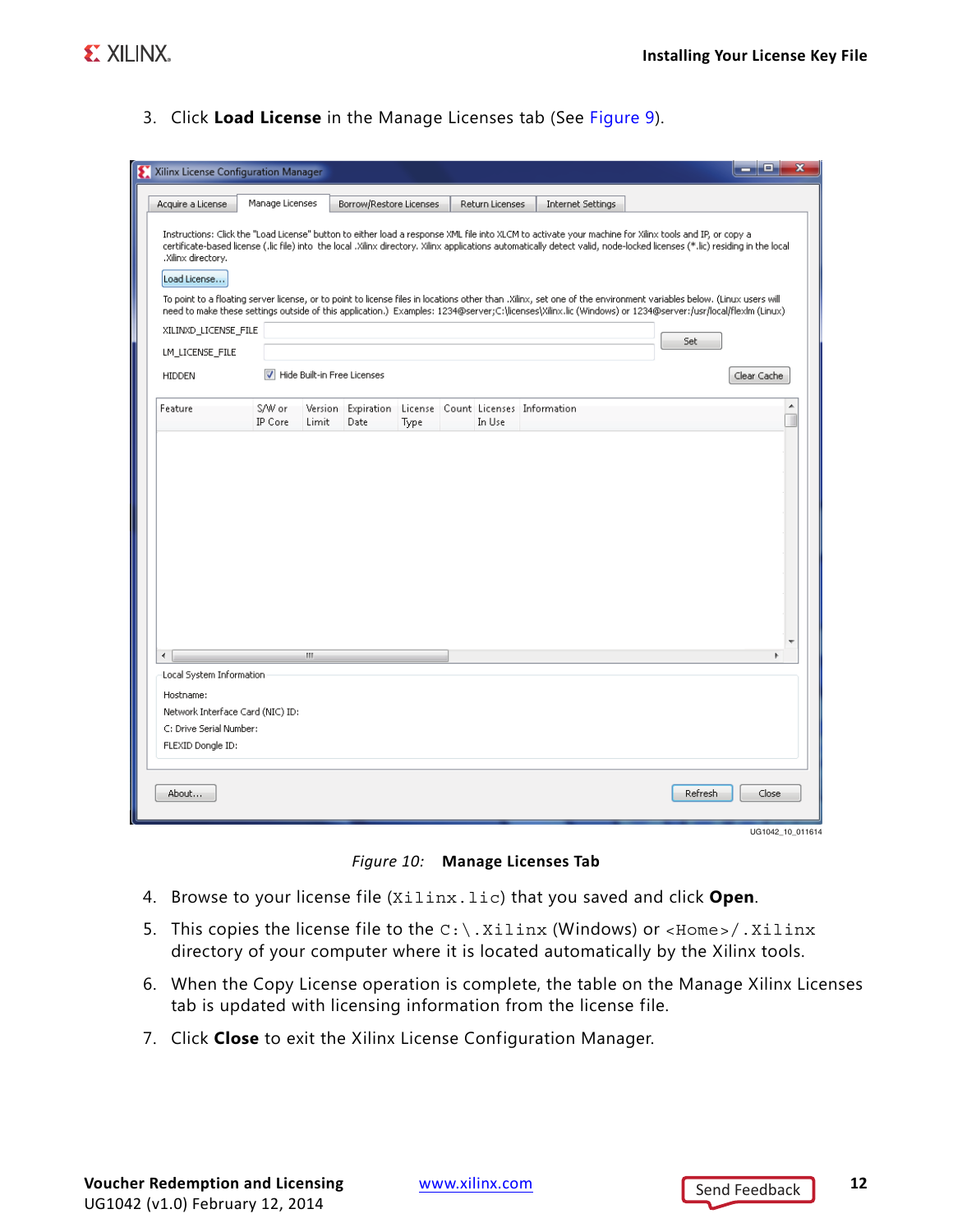

*Appendix A*

## <span id="page-12-0"></span>Additional Resources and Legal Notices

### <span id="page-12-1"></span>**Xilinx Resources**

For support resources such as Answers, Documentation, Downloads, and Forums, see [Xilinx](http://www.xilinx.com/support)  [Support.](http://www.xilinx.com/support)

For a glossary of technical terms used in Xilinx documentation, see the [Xilinx Glossary.](http://www.xilinx.com/company/terms.htm)

## <span id="page-12-2"></span>**Solution Centers**

See the [Xilinx Solution Centers](http://www.xilinx.com/support/solcenters.htm) for support on devices, software tools, and intellectual property at all stages of the design cycle. Topics include design assistance, advisories, and troubleshooting tips.

## <span id="page-12-3"></span>**References**

These Xilinx documents provide supplemental material useful with this guide:

- 1. See the appropriate quick start guide for your Xilinx product.
- <span id="page-12-5"></span>2. *Vivado Design Suite User Guide: Release Notes, Installation, and Licensing* ([UG973\)](http://www.xilinx.com/cgi-bin/docs/rdoc?v=latest;t=release+notes).

## <span id="page-12-4"></span>**Please Read: Important Legal Notices**

The information disclosed to you hereunder (the "Materials") is provided solely for the selection and use of Xilinx products. To the maximum extent permitted by applicable law: (1) Materials are made available "AS IS" and with all faults, Xilinx hereby DISCLAIMS ALL WARRANTIES AND CONDITIONS, EXPRESS, IMPLIED, OR STATUTORY, INCLUDING BUT NOT LIMITED TO WARRANTIES OF MERCHANTABILITY, NON-INFRINGEMENT, OR FITNESS FOR ANY PARTICULAR PURPOSE; and (2) Xilinx shall not be liable (whether in contract or tort, including negligence, or under any other theory of liability) for any loss or damage of any kind or nature related to, arising under, or in connection with, the Materials (including your use of the Materials), including for any direct, indirect, special, incidental, or consequential loss or damage (including loss of data, profits, goodwill, or any type of loss or damage suffered as a result of any action brought by a third party) even if such damage or loss was reasonably foreseeable or Xilinx had been advised of the possibility of the same. Xilinx assumes no obligation to correct any errors contained in the Materials or to notify you of updates to the Materials or to product specifications. You may not reproduce, modify, distribute, or publicly display the Materials without prior written consent. Certain products are subject to the terms and conditions of Xilinx's limited warranty,

**Voucher Redemption and Licensing** [www.xilinx.com](http://www.xilinx.com) **13** UG1042 (v1.0) February 12, 2014